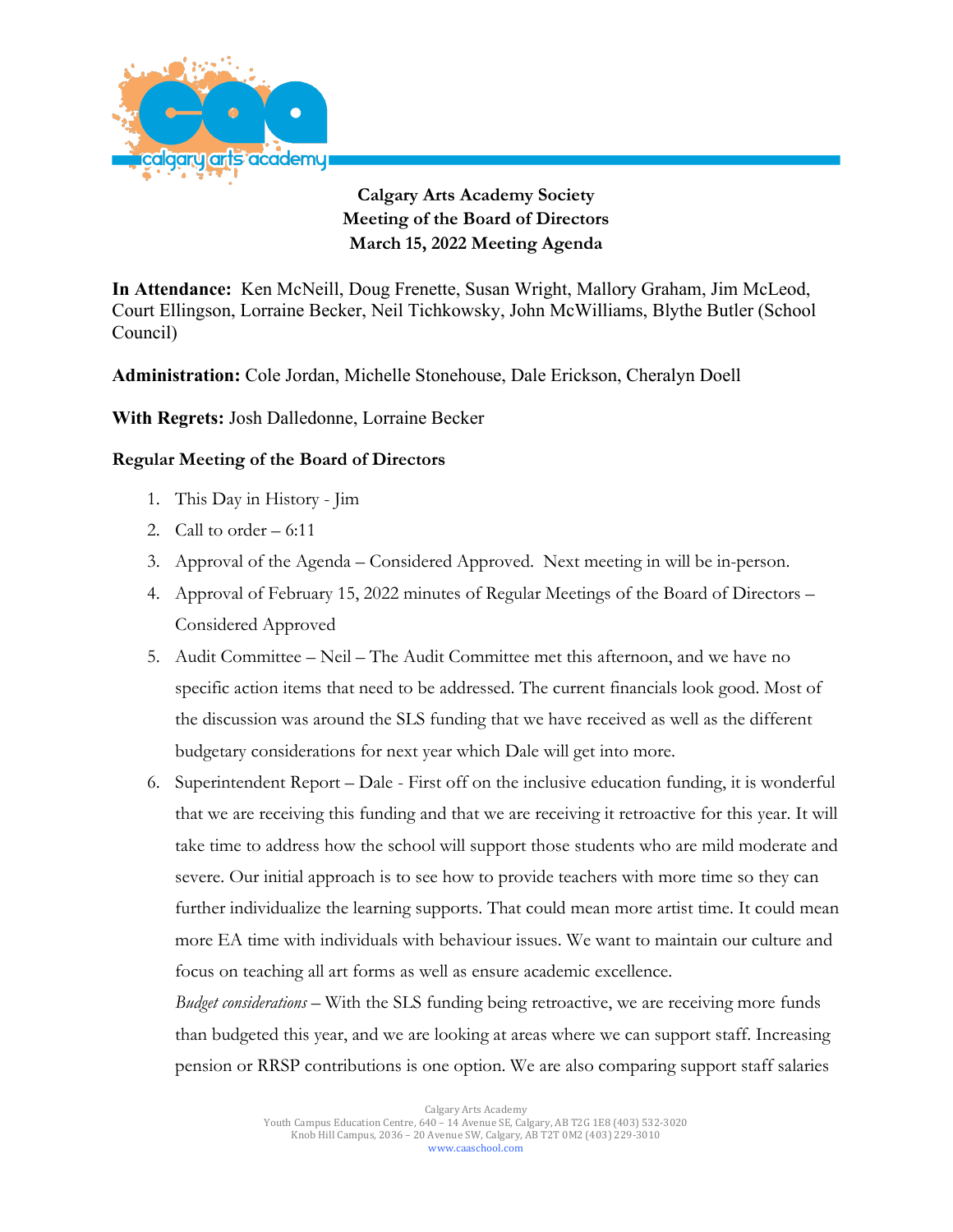with other jurisdictions as well to be sure we remain competitive. Another option is to bridge the wage gap between us and CBE for teachers. We are looking at using the funds to increase the number of artists and education assistants to help get teachers more time to work with students who need more support. The audit committee will prioritize these ideas and more, comparing retention and ability to fund long term. We want to have and keep good staff.

Facility update – We still are without a facility. I am confident we are moving forward with a solution. There will be a temporary solution and a long-term solution. Government have also said that if we find space to lease that makes sense, go out and get it.

- 7. Advocacy
	- Government Relations Committee Ken Since the last meeting lots has happened. The throne speech focused on the ATA and a teacher registry as well as regulatory improvements to help establish more charters. The opposition, responded by saying that UCP are attacking public education. TAAPCS has been very active in the media and with officials. Interestingly, the day before the budget, the Premier held a meeting with all charter school board chairs to announce the changes in which included the increased SLS funding. It was reassuring that he was listening. This change would not be possible without Dale being president of TAAPCS. The Premier also had a press conference today where he talked about the idea of school choice and the competition, and that Charters can't accommodate the demand. He also announced that Aroura would be approved for a high school and that they are working with infrastructure to find a facility.
	- Capital Plan/Infrastructure Committee Jim No further update
	- Community Engagement Committee Joshua No further update
- 8. Governance Committee John We will meet before the next board meeting.
- 9. Social Media Mallory The committee will meet next week, and we continue to make progress. Cheralyn and I will be looking at TAAPCS's document on charter school misconceptions as an option for posting.